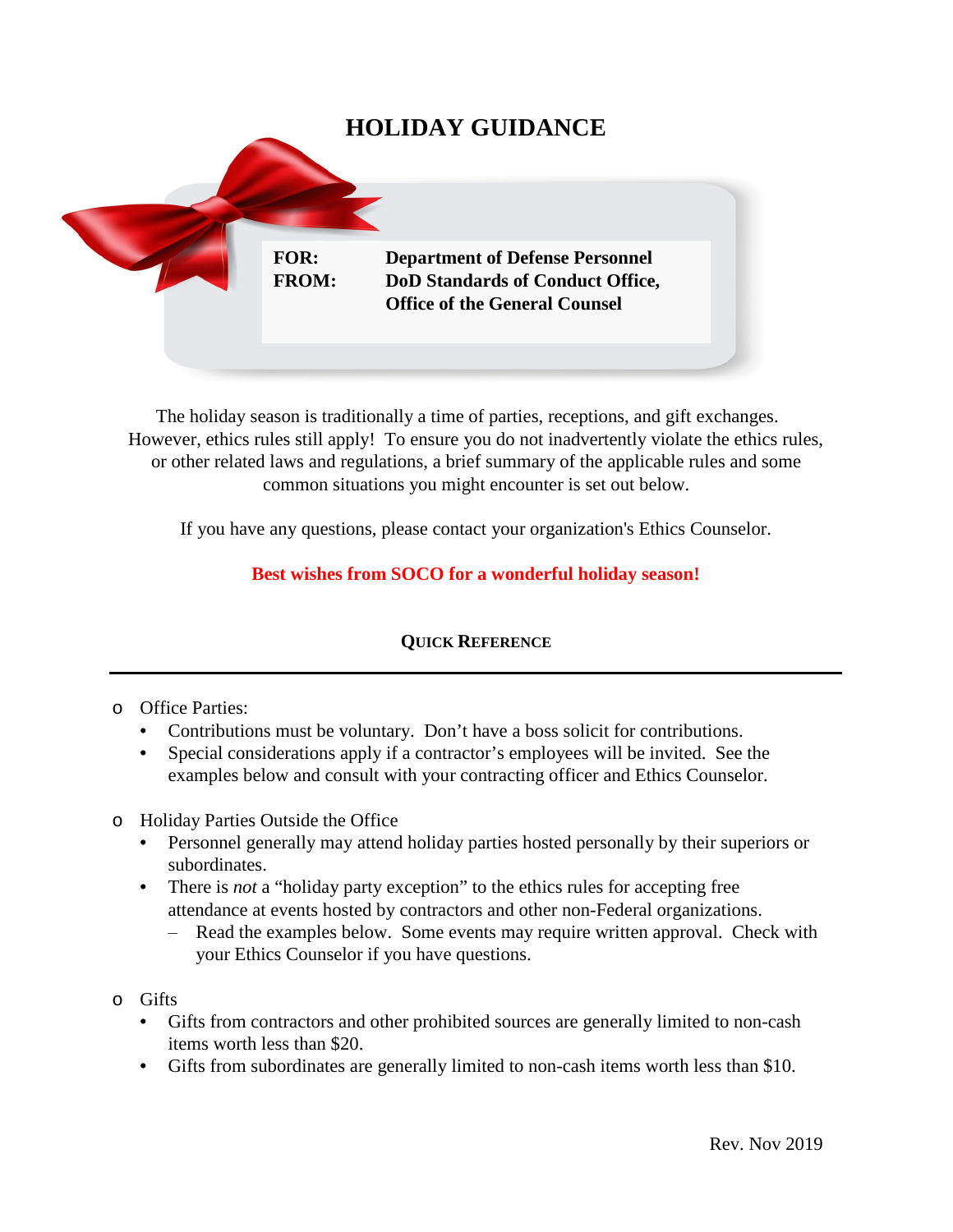- ‒ Traditional hospitality or hostess gifts may exceed \$10 when the boss is hosting a party at his/her home (e.g. flowers, a bottle of wine). However, good judgement and reason apply to avoid any appearance of currying favor.
- ‒ There is no limit on the value of a gift a supervisor may give to subordinates, but the good taste and avoiding any appearance of favoritism should be taken into account.
- The President's Ethics Pledge further limits political appointees from accepting most gifts offered by a lobbyist or lobbying organization.

# **GENERAL PRINCIPLES**

- o You may not solicit outside sources (which includes contractor-employees working in your office) for contributions to your party. This includes solicitations for funds, food, and items.
- o Holiday parties are unofficial events, and you may not use appropriated funds to pay for them.
- o You may not use appropriated funds to purchase and send greeting cards.
- o DoD regulations prohibit gambling in the Pentagon and on Federal property or while in a duty status. GSA regulations ban gambling in GSA-owned or controlled buildings. Door prizes or drawings where individuals purchase a chance to win something constitute gambling.
- o As a general rule, participation at holiday social events is personal, not official, and therefore use of Government vehicles to/from such events would not be authorized. There may be limited circumstances that justify the use of a Government vehicle, such as when a senior official is invited to attend the event because of his/her official position and where the official will be performing an official function. Note that it would be difficult, if not impossible, to justify the use of a Government vehicle when a function involves one's immediate staff/office or events comprised of personal friends. All requests for use of a Government vehicle to attend holiday social events should be reviewed on a case-by-case basis.
- o Many contractors have ethics rules and policies that are similar to the Federal rules. Consider these rules before offering contractor-employees gifts or opportunities that they may not be able to accept.

**GIFTS**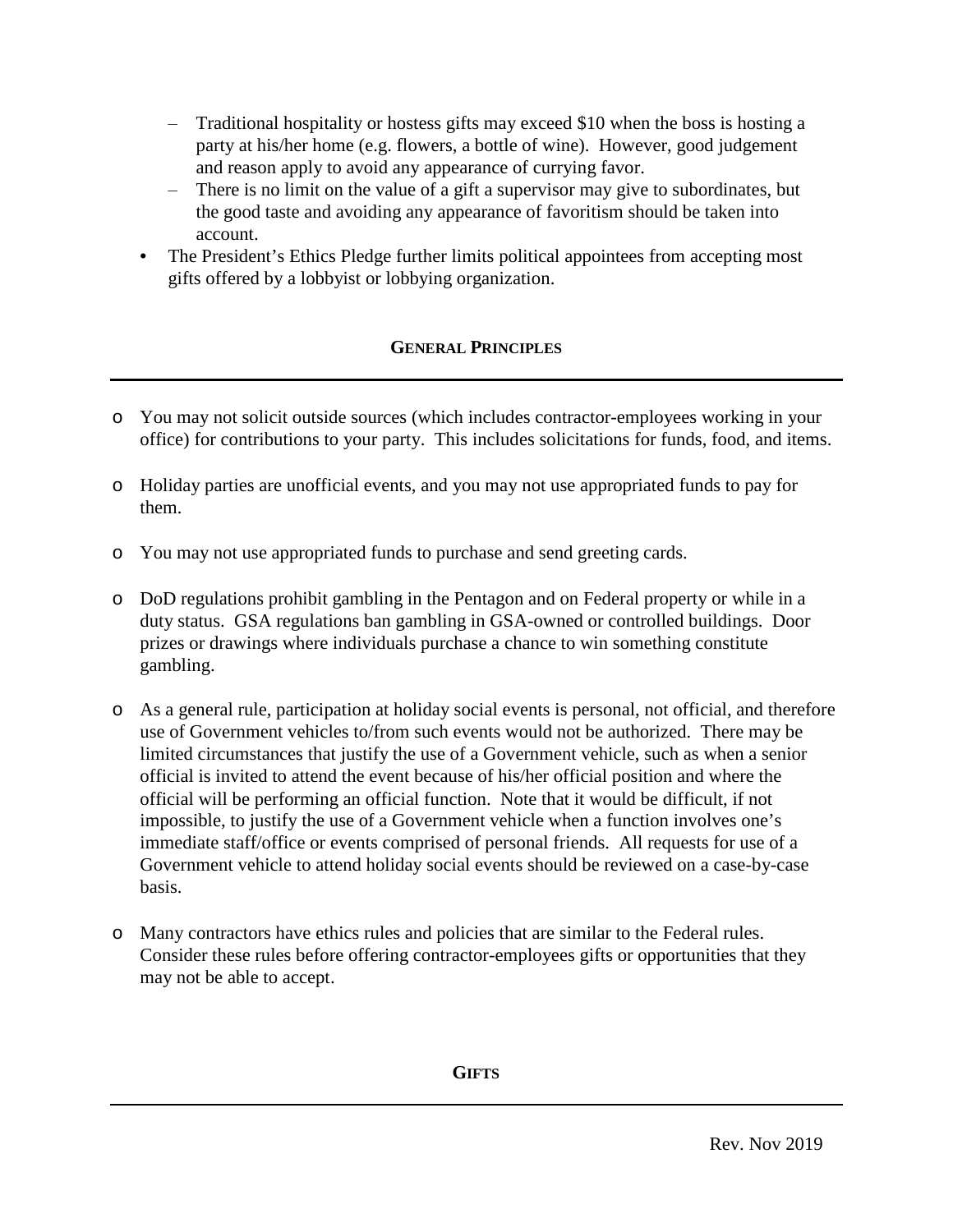**General Rule:** Federal personnel may not accept gifts offered because of their official positions or offered by a "prohibited source." A prohibited source is anyone who:

- Seeks official action by the employee's agency;
- Does business or seeks to do business with the employee's agency;
- Conducts activities regulated by the employee's agency;
- Has interests that may be substantially affected by the employee's performance of duty; or,
- Is an organization composed of members described above.

**Gifts Defined:** Gifts include any item of value. Examples of gifts include free attendance at dinners and other meals, receptions, sporting events, and widely attended gatherings.

**Lobbyist Gift Ban (Political Appointees Only):** Except in very limited instances, *civilian political appointees may not accept gifts from registered lobbyists or lobbying organizations.* Political appointees are all full-time non-career Presidential appointees, non-career Senior Executive Service (SES) appointees, and non-career appointees excepted from the competitive service by reason of being of a confidential or policymaking character (e.g., Schedule C, politically appointed term SES or equivalent). Most of the gift exceptions to the general prohibition on gift acceptance do NOT apply for gifts to political appointees from a lobbyist/lobbying organization, unless the organization is a 501(c)(3) non-profit.

**Gift Exchanges Between Supervisors and Subordinates:** Absent an applicable exception, supervisors may **not** accept gifts from subordinates or Federal personnel who receive less pay. Below are exceptions that may apply for holiday gifts and events:

- Exception #1: On an occasional basis, including any occasion on which gifts are traditionally given or exchanged, supervisors may accept gifts (other than cash) valued at **\$10 or less** from a subordinate.
- Exception #2: Supervisors may accept food and refreshments shared in the office and may share in the expenses of an office party.
- Exception #3: When a supervisor invites a subordinate to a social event at the supervisor's residence, the subordinate may give the supervisor a hospitality gift of the type and value customarily given on such an occasion.

**Gifts and Gift Exchanges Between Peers and Coworkers:** There are no legal restrictions on gifts given to peers or subordinates. However, common sense (and good taste) should apply, and supervisors should avoid any appearance of favoritism toward a particular subordinate.

### **Gifts and Gift Exchanges That Include Contractor Personnel:**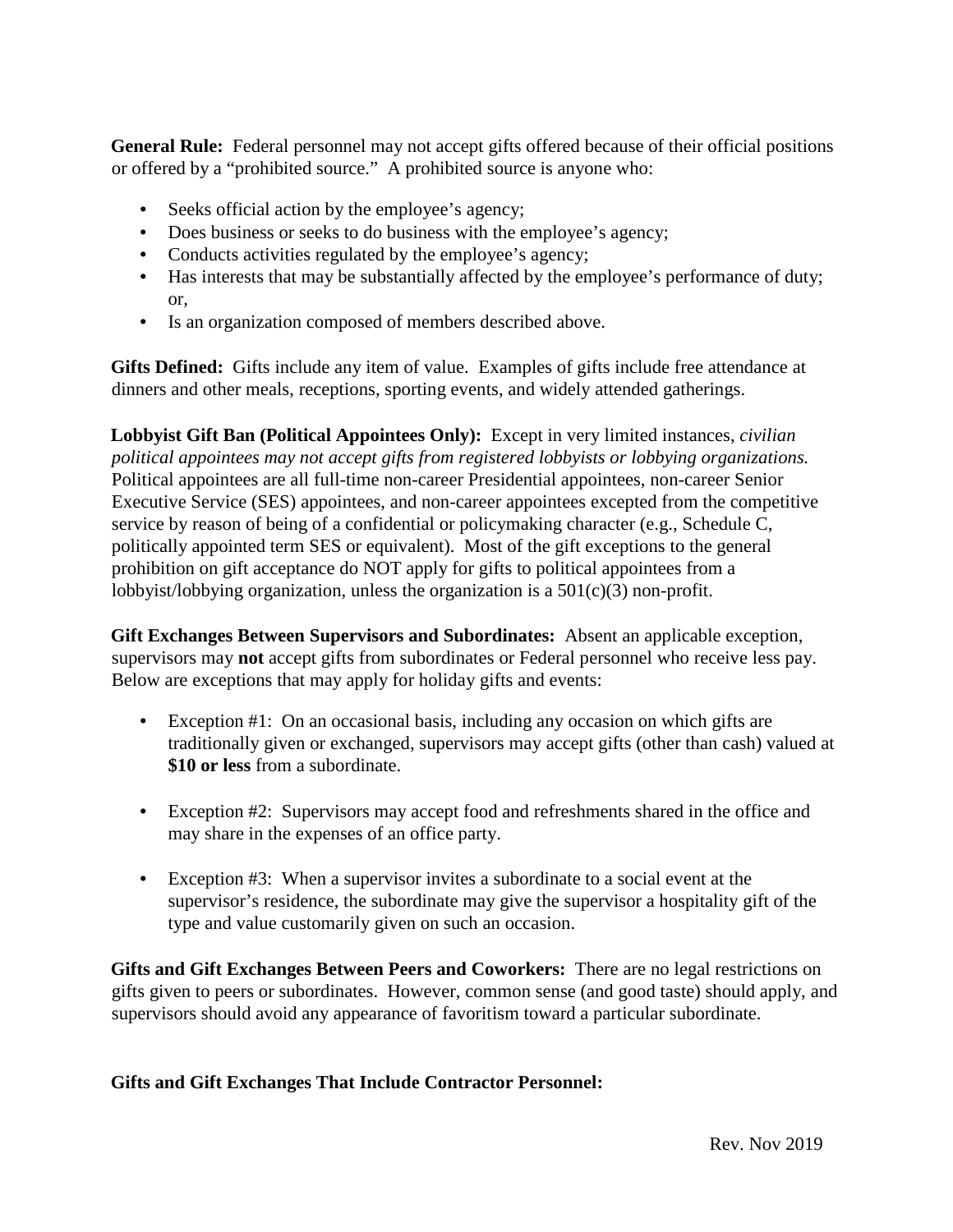- o *Gifts from contractors:* Federal personnel are prohibited from soliciting gifts from contractor employees. Furthermore, as a general rule, Federal employees may not accept unsolicited gifts from contractor-employees. Contractor-employees are considered prohibited sources since their employers currently do business with the Government. The exceptions below may apply for holiday gifts and events:
	- Exception #1: Federal personnel may accept gifts (other than cash) not exceeding **\$20**, as long as the total amount of gifts that the individual accepts from that source (the contractor-employee and the employer) does not exceed \$50 for the year.
	- Exception #2: Federal personnel may accept gifts that are based on a **bona fide personal relationship**. Personal relationships are generally limited to family and close personal friendships arising outside the work place. A key indicia of whether a gift is based on a personal relationship is whether the gift is paid for or reimbursed by the contractor employer. However, if the contractor employer gives a gift or invitation to its employee and the employee, without direction from the company, then re-gifts to or invites a Federal official based upon a family or close personal relationship, the personal relationship exception may still apply.
- o *Gifts to contractors:* Check with the contractor, since many contractors have codes of ethics that are similar to Federal rules and, therefore, may preclude the acceptance of gifts.

### **PARTIES, OPEN-HOUSES, AND RECEPTIONS**

**Raising Funds for Office Holiday Parties:** As a general rule, Federal personnel may not engage in fundraising in an official capacity, unless authorized by statute, executive order, regulation or agency determination. One such exception is "by our own, from our own, for our own" internal fundraisers. Under this exception, you may have a fundraising event (i.e., bake sale) within the workplace to raise funds for the holiday party. You may only hold such a sale in your office area, as opposed to a public area, and everyone who is working in the bake sale must be in a non-duty status (leave or pass, lunch break, etc.). You must also comply with any local policies pertaining to fundraising, which may limit where you may hold the fundraising event, how you may publicize it, and who may authorize it. You may not solicit outside sources for contributions for your party.

**Parties, Open-Houses, and Receptions Hosted by Non-Prohibited Sources:** Federal personnel may attend social events sponsored by non-prohibited sources if none of the guests are charged admission (e.g. most holiday receptions and open-houses).

**Parties, Open-Houses, and Receptions Hosted by Prohibited Sources Including Contractors:** The general rule is that Federal personnel may **not** accept gifts from prohibited sources, including contractors and contractor personnel.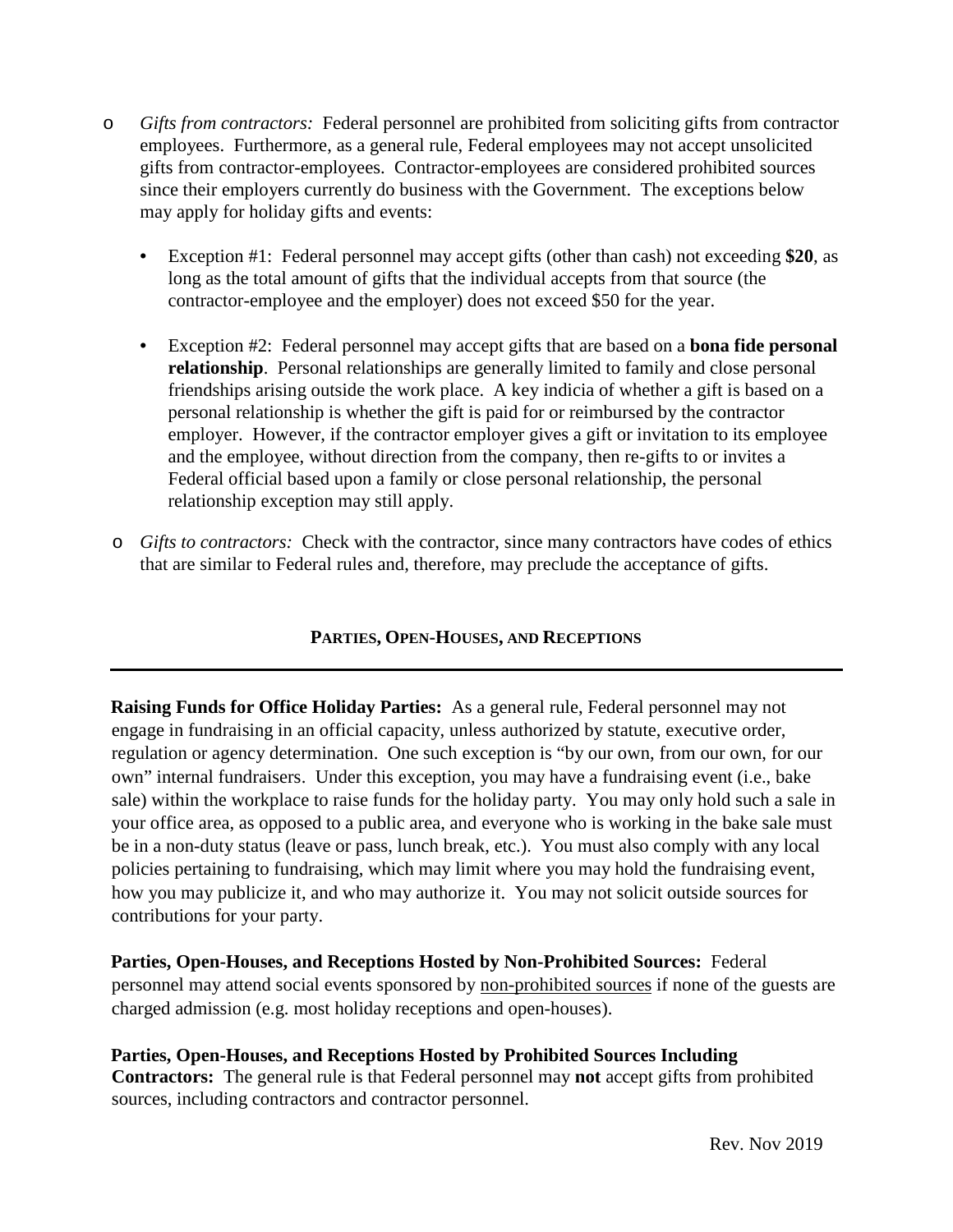- Exception #1: Federal personnel may generally attend an open-house or reception, and accept any gift of refreshments if an Ethics Counselor determines that the event is a widely attended gathering, and the employee's supervisor determines that it is in the agency's interest that the employee attends. This determination must be in writing.
- Exception #2: Federal personnel may accept invitations to events that are open to the public, all Government employees, or all military personnel.
- Exception #3: Federal personnel may accept invitations offered to a group or class that is not related to Government employment. (For example, if the building owner where your office is located throws a reception for all of the tenants of the building.)
- Exception #4: Federal personnel may accept modest refreshments, such as soft drinks, coffee, pastries, or similar refreshments that are not served as part of a meal.
- Exception #5: Federal personnel may accept gifts based on a spouse's outside business or employment relationship. For example, a Federal employee's spouse works for ABC Corp. The Federal employee may accompany the spouse to the ABC Corp.'s holiday party. The invitation is to the spouse as an ABC Corp. employee, and not to the Federal employee because of his or her Federal position.

*Remember:* Federal personnel may not accept a gift from an outside source, even where one of the exceptions applies, if the gift was solicited or is given in return for being influenced in the performance of an official act.

### **Parties, Open-Houses, and Receptions Hosted by Other Federal Personnel:**

- o *Invitation from your subordinate:* You may accept personal hospitality at the residence of a subordinate that is customarily provided on the occasion.
- o *Invitations from your boss or a co-worker:* No restrictions. Enjoy!

# **COMMON EXAMPLES**

1. **Office Party (non-duty time):** Your office is having a holiday party during the non-duty lunch hour or after work and asks each person attending to pay \$5 to cover refreshments and to bring a pot luck dish or dessert. Contractor-employees may attend, pay \$5, and bring food because these contributions are not considered to be gifts or solicitation of gifts, but rather merely an attendee contributing their fair share of the costs of the an event that they are attending. **Remember**, contributions must be voluntary, so soliciting must be done with care to